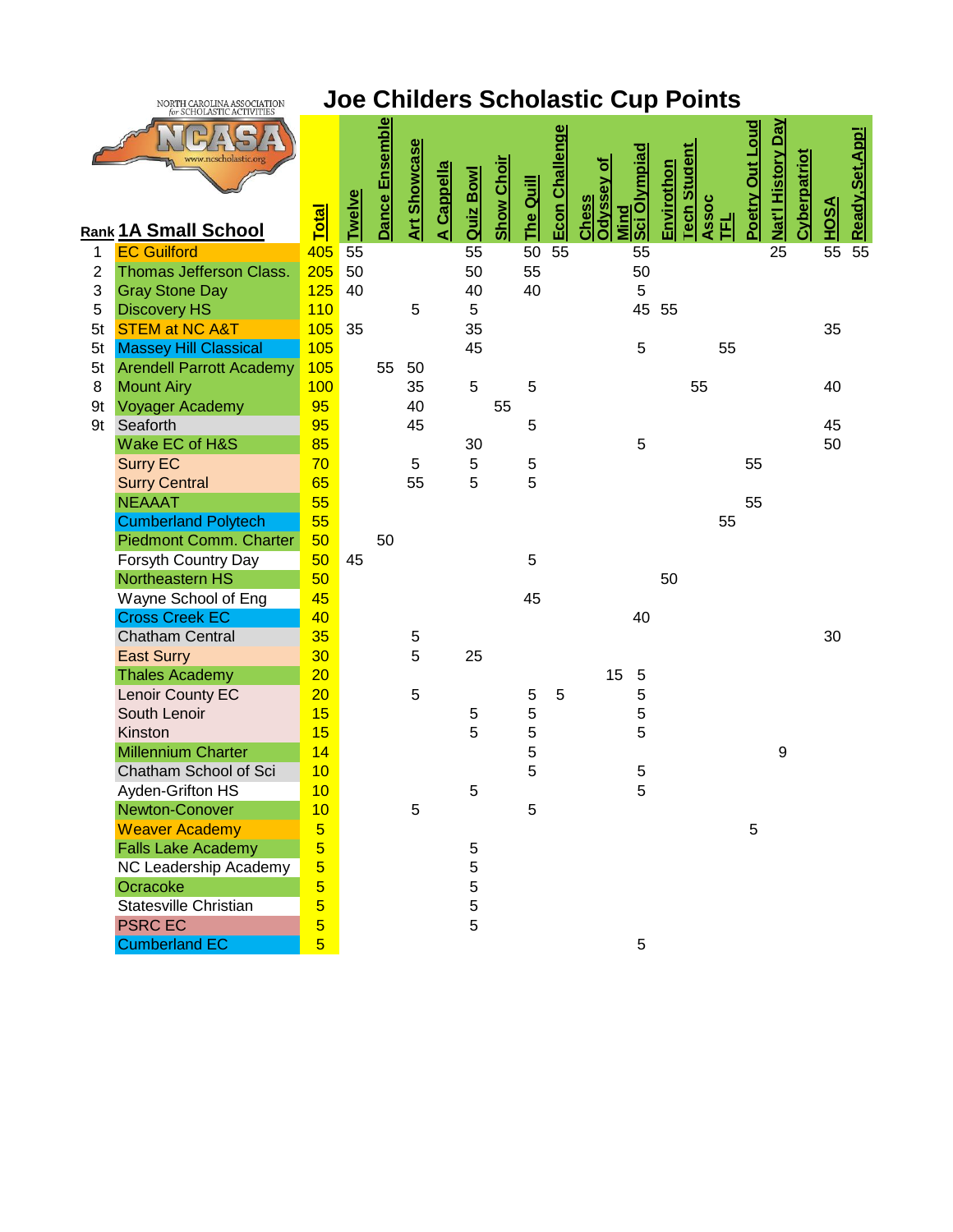

## **Joe Childers Scholastic Cup Points**

|                 | www.ncscholastic.or<br><b>Rank 2A Large School</b> | <b>Total</b>                              | <b>Twelve</b> | Dance Ensemble | <b>Art Showcase</b> | <b>Cappella</b> | Quiz Bowl   | <b>Show Choir</b> | <b>The Quill</b> | Econ Challenge | Chess | Odyssey of Mind | <b>Sci Olympiad</b> | Envirothon | Student<br>Assoc<br><b>Tech</b> | 프  | Poetry Out Loud | Nat'l History Day | <b>Cyberpatriot</b> | <u>HOSA</u> | Ready, Set, App! |
|-----------------|----------------------------------------------------|-------------------------------------------|---------------|----------------|---------------------|-----------------|-------------|-------------------|------------------|----------------|-------|-----------------|---------------------|------------|---------------------------------|----|-----------------|-------------------|---------------------|-------------|------------------|
| 1               | Atkins                                             | 620                                       | 55            | 30             | 50                  | ⋖<br>55         | 30          |                   | 55               | $\overline{5}$ | 50    |                 | 45                  | 40         | 50                              |    | 50              |                   | 55                  | 45          | $5\phantom{.0}$  |
| $\overline{2}$  | <b>NCSSM</b>                                       | 435                                       |               |                |                     |                 | 50          |                   |                  | 30             | 50    |                 | 55                  | 55         | 45                              |    |                 | 55 10             |                     | 30          | 55               |
| 3               | Ardrey Kell                                        | 363                                       |               |                |                     |                 | 20          |                   | 50               | 30             | 50    |                 | 50                  | 30         | 55                              | 55 |                 |                   | 23                  |             |                  |
| 4               | Providence                                         | 306                                       |               |                | 5                   |                 | 45          |                   |                  | 5              |       | 33              | 40                  |            | 40                              | 55 |                 |                   | 28                  |             | 55               |
| 5               | <b>Myers Park</b>                                  | 249                                       | 50            | 20             | 55                  |                 | 55          |                   |                  |                |       | 24              |                     |            |                                 | 45 |                 |                   |                     |             |                  |
| 6               | <b>Northwest Guilford</b>                          | 215                                       | 45            | 5              | 35                  |                 | 35          |                   | 45               |                |       |                 | 5                   |            |                                 | 40 |                 |                   |                     | 5           |                  |
| $\overline{7}$  | WA Hough                                           | 140                                       |               | 35             | 5                   |                 |             | 55                |                  |                |       | 15              |                     |            |                                 |    |                 |                   | 25                  | 5           |                  |
| 8               | Northwood                                          | 135                                       |               | 25             | 45                  |                 |             |                   | 40               |                |       |                 | 5                   |            |                                 |    |                 |                   |                     | 20          |                  |
| 9               | <b>Jack Britt</b>                                  | 110                                       |               | 45             |                     |                 |             |                   |                  |                |       |                 | 30                  |            |                                 |    |                 |                   |                     | 35          |                  |
| 10 <sup>1</sup> | <b>South Iredell</b>                               | 99                                        |               |                |                     |                 |             |                   | 30               |                |       | 14              | $5\phantom{.0}$     | 50         |                                 |    |                 |                   |                     |             |                  |
|                 | Durham School of the Arts                          | 80                                        |               | 55             |                     |                 | 5           |                   |                  |                |       |                 | 20                  |            |                                 |    |                 |                   |                     |             |                  |
|                 | <b>Hickory Ridge</b>                               | 75                                        |               |                |                     |                 | 25          |                   |                  |                |       |                 |                     |            |                                 |    |                 |                   |                     | 50          |                  |
|                 | <b>Northern Guilford HS</b>                        | 75                                        |               |                | 40                  |                 |             |                   |                  |                |       |                 | 35                  |            |                                 |    |                 |                   |                     |             |                  |
|                 | <b>Terry Sanford</b>                               | 73                                        |               |                |                     |                 |             |                   |                  |                |       |                 | 25                  |            |                                 |    |                 |                   | 48                  |             |                  |
|                 | Cox Mill                                           | 70                                        |               | 15             |                     |                 |             |                   |                  |                |       |                 |                     |            |                                 |    |                 |                   |                     | 55          |                  |
|                 | North Lenoir                                       | 70                                        |               |                | 25                  |                 |             |                   | 35               |                |       |                 | 5                   |            |                                 |    |                 |                   |                     |             | 5                |
|                 | <b>Lake Norman</b><br><b>Triton</b>                | 65<br>60                                  |               |                |                     | 50              |             | 50                |                  |                |       | 15              |                     |            |                                 |    |                 |                   |                     | 10          |                  |
|                 | <b>West Brunswick</b>                              | 60                                        |               |                |                     |                 |             | 45                |                  |                |       |                 | 5                   | 5          |                                 |    |                 |                   |                     | 5           |                  |
|                 | Hillside                                           | 55                                        |               | 50             |                     |                 |             |                   |                  |                |       |                 |                     | 5          |                                 |    |                 |                   |                     |             |                  |
|                 | Jordan-Matthews                                    | 55                                        | 40            |                | 5                   |                 | $\,$ 5 $\,$ |                   |                  |                |       |                 |                     |            |                                 |    |                 |                   |                     | 5           |                  |
|                 | Smithfield-Selma                                   | 50                                        |               |                |                     |                 | 5           |                   |                  |                |       |                 |                     |            |                                 |    | 45              |                   |                     |             |                  |
|                 | <b>Overhills</b>                                   | 45                                        |               |                |                     | 45              |             |                   |                  |                |       |                 |                     |            |                                 |    |                 |                   |                     |             |                  |
|                 | <b>High Point Central</b>                          | 45                                        | 35            |                |                     |                 | 5           |                   | 5                |                |       |                 |                     |            |                                 |    |                 |                   |                     |             |                  |
|                 | North Lincoln                                      | 45                                        |               | 40             |                     |                 |             |                   |                  |                |       |                 | 5                   |            |                                 |    |                 |                   |                     |             |                  |
|                 | <b>Grays Creek HS</b>                              | 45                                        |               |                |                     |                 |             |                   |                  |                |       |                 |                     | 45         |                                 |    |                 |                   |                     |             |                  |
|                 | Concord                                            | 40                                        |               |                |                     |                 | 40          |                   |                  |                |       |                 |                     |            |                                 |    |                 |                   |                     |             |                  |
|                 | <b>Southwest Guilford</b>                          | 40                                        |               |                |                     |                 |             |                   |                  |                |       |                 |                     |            |                                 |    |                 |                   |                     | 40          |                  |
|                 | <b>Harnett Central HS</b>                          | 35                                        |               |                |                     |                 |             |                   |                  |                |       |                 |                     | 35         |                                 |    |                 |                   |                     |             |                  |
|                 | <b>North Surry</b>                                 | 35                                        |               |                | 30                  |                 | 5           |                   |                  |                |       |                 |                     |            |                                 |    |                 |                   |                     |             |                  |
|                 | <b>Western Harnett</b>                             | 30                                        |               |                |                     |                 |             |                   |                  |                |       |                 |                     |            |                                 |    |                 |                   |                     | 30          |                  |
|                 | Page                                               | 25                                        |               |                |                     |                 |             |                   |                  |                |       |                 | 5                   |            |                                 |    |                 |                   | 20                  |             |                  |
|                 | Ledford                                            | 20                                        |               |                |                     |                 | $\,$ 5 $\,$ |                   |                  |                |       |                 |                     |            |                                 |    |                 |                   |                     | 15          |                  |
|                 | <b>Rocky Mount</b>                                 | 20                                        |               |                |                     |                 | 5           |                   |                  |                |       | 15              |                     |            |                                 |    |                 |                   |                     |             |                  |
|                 | <b>Nash Central</b>                                | 18                                        |               |                |                     |                 |             |                   |                  |                |       |                 |                     |            |                                 |    |                 |                   | 18                  |             |                  |
|                 | <b>Southeast Guilford</b>                          | 15                                        |               |                |                     |                 |             |                   |                  |                |       |                 |                     |            |                                 |    |                 |                   | 15                  |             |                  |
|                 | <b>Grimsley</b>                                    | 15                                        |               |                | 5                   |                 |             |                   |                  |                |       |                 | 5                   |            |                                 |    | 5               |                   |                     |             |                  |
|                 | West Henderson                                     | 10                                        |               | 10             |                     |                 |             |                   |                  |                |       |                 |                     |            |                                 |    |                 |                   |                     |             |                  |
|                 | <b>Lumberton HS</b>                                | 10                                        |               |                |                     |                 | $\sqrt{5}$  |                   |                  |                |       |                 |                     | 5          |                                 |    |                 |                   |                     |             |                  |
|                 | Riverside                                          | $\overline{5}$                            |               | 5              |                     |                 |             |                   |                  |                |       |                 |                     |            |                                 |    |                 |                   |                     |             |                  |
|                 | Wakefield                                          | $\overline{5}$                            |               | 5              |                     |                 |             |                   |                  |                |       |                 |                     |            |                                 |    |                 |                   |                     |             |                  |
|                 | <b>South View</b>                                  | $\overline{5}$                            |               |                |                     |                 |             |                   |                  |                |       |                 |                     |            |                                 |    |                 |                   |                     | 5           |                  |
|                 | Hickory                                            | $\overline{5}$<br>$\overline{\mathbf{5}}$ |               |                |                     |                 | 5           |                   |                  |                |       |                 |                     |            |                                 |    |                 |                   |                     |             |                  |
|                 | <b>Red Springs</b><br><b>St Pauls</b>              | $\overline{5}$                            |               |                |                     |                 | 5<br>5      |                   |                  |                |       |                 |                     |            |                                 |    |                 |                   |                     |             |                  |
|                 |                                                    |                                           |               |                |                     |                 |             |                   |                  |                |       |                 |                     |            |                                 |    |                 |                   |                     |             |                  |